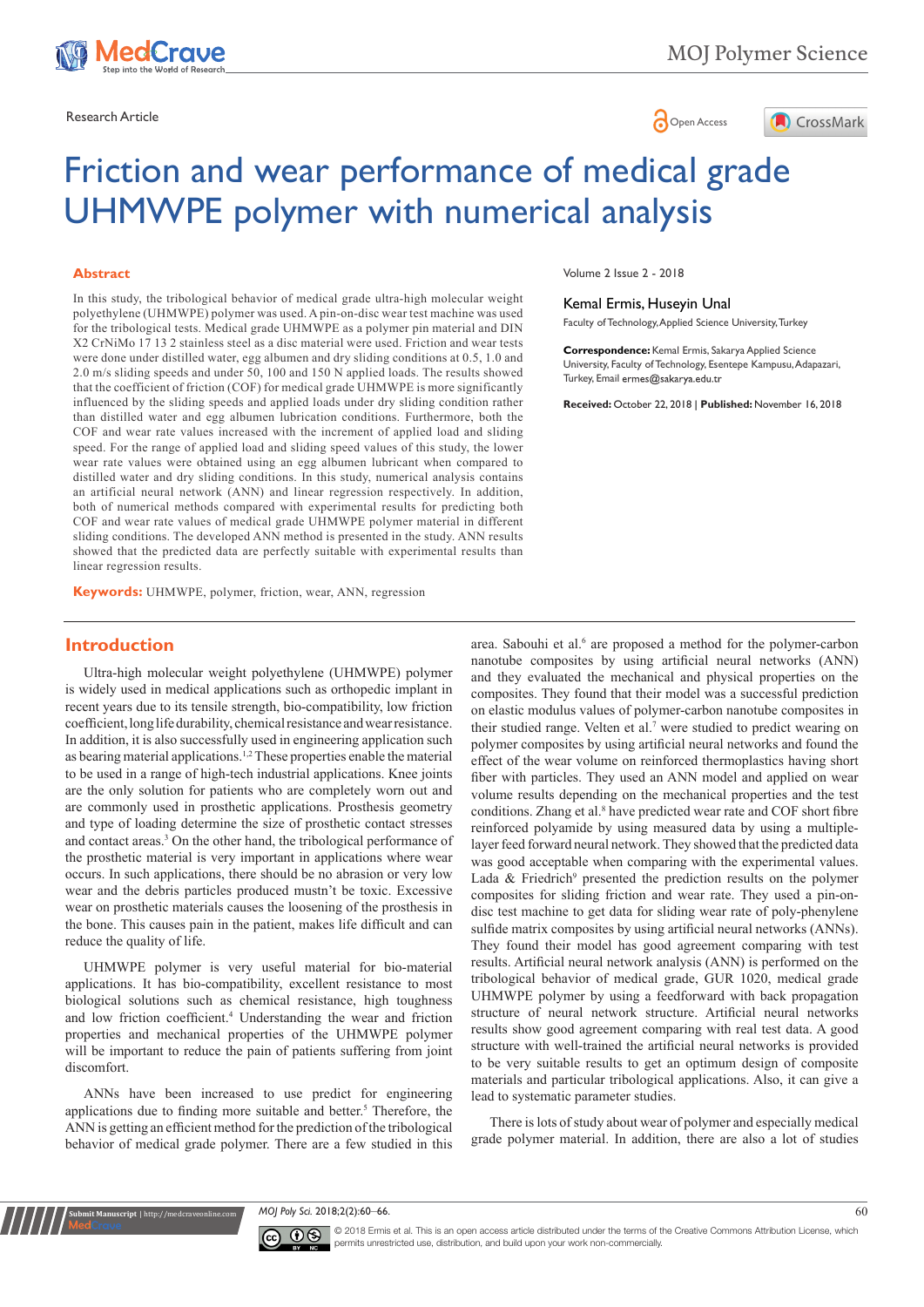about the prediction of the tribological performance of polymers but there are a few studies about artificial neural networks (ANN) of medical grade polymer materials in the literature. In this experimental study the aim is to investigate the tribological performances of GUR 1020 commercial code UHMWPE polymer in different lubricant environments against steel disc. The wear tests were done on a pinon-disc wear machine. DIN X2 CrNiMo 17 13 2 stainless steel disc was used as a counter-face material. Tribological experiments were performed in dry media conditions, distilled water and egg albumen lubricant environments. The tribological tests were done under various loads such as 50N, 100N and 150N, and at three different speeds, such as 0.5, 1.0 and 2.0 m/s, at ambient temperature. Wear rate values were obtained for the GUR 1020 medical UHMWPE at dry conditions and different lubricated conditions such as distilled water and egg albumen. In the study, numerical analysis contains an artificial neural network ANN and linear regression respectively. In addition, both of numerical methods compared with experimental results for predicting both COF and wear rate values of medical UHMWPE polymer in different sliding conditions. The developed ANN method is presented in the study. ANN results showed that the predicted data are perfectly suitable with experimental results than linear regression results.

## **Experimental details**

#### **Materials**

In this experimental study, medical grade UHMWPE for surgical implants according to ISO 5834 and ASTM F 648 compressed molded low calcium GUR (CHIRULEN) 1020 (Quadrant PHS, Germany), was used as the base material. The basic properties of the material, as claimed by the supplier, are listed in Table 1. The diameter and length of UHMWPE polymer pin material is 6 mm and 50 mm respectively. X2 CrNiMo 17 13 2 stainless steel disc material with DIN symbol was used as a counter-face material. Disc material was machined to 100 mm diameter and 5mm thickness. The Vickers hardness of the counter-face disc material is average HV 297. Before friction and wear testing, each pin and steel disc materials were cleaned with alcohol. Tribological test condition of the ultra-high molecular weight polyethylene thermoplastic polymer is shown in Table 2.

|  |  | Table I Properties of GUR 1020 UHMWPE polymer |  |  |  |  |
|--|--|-----------------------------------------------|--|--|--|--|
|--|--|-----------------------------------------------|--|--|--|--|

| <b>Properties</b>                                                                     | Unit                     |
|---------------------------------------------------------------------------------------|--------------------------|
| Tensile stress at yield (tensile strength)                                            | >21MPa                   |
| Tensile stress at break (ultimate tensile strength)                                   | >35MPa                   |
| Elongation at break                                                                   | $>300\%$                 |
| Tensile modulus                                                                       | ~5720MPa                 |
| Shore-Hardness D, 15 s value                                                          | 60-65                    |
| Water absorption at 23°C until saturation                                             | < 0.01%                  |
| Sterilization, Superheated steam 121/134°C                                            | Nο                       |
| Sterilization, Gamma (inert atmosphere)                                               | yes                      |
| Sterilization, Ethylene oxide                                                         | yes                      |
| Sterilization, Gas plasma                                                             | yes                      |
| Average molecular weight (average molecular<br>mass) according to Margolie's equation | $-5 \times 10^{6}$ g/mol |

**Table 2** Test parameters of GUR 1020 UHMWPE polymer material

| <b>Test parameters</b>                | <b>Values</b> |
|---------------------------------------|---------------|
| Applied load, N                       | 50, 100, 150  |
| Sliding speed, m/s                    | 0.5, 1.0, 2.0 |
| Humidity, RH                          | $56 + 2%$     |
| Ambient temperature, °C               | $71+7$        |
| Dropping velocity of water, drops/min | 20            |

#### **The tribometer and tests**

Pin-on-disc sliding wear test machine was used for the sliding wear study of medical grade UHMWPE polymer. The coefficient of friction  $(\mu)$  of the UHMWPE polymer was directly obtained from the equipment that records the µ value by using the following formula

$$
\mu = Ff / F n \tag{1}
$$

In the formula, Ff is frictional force and Fn is the applied load on the sample. Generally, the wear rate is defined by the fact that the wear loss  $(Δm)$  is divided by the normal load (Fn), the sliding distance (L) and the polymer pin density (ρ). The following formula was used to estimate the wear rate (Wr) of ultra-high molecular weight polyethylene polymer samples;

$$
Wr = \Delta m / FnxLx\rho \tag{2}
$$

The polymer samples were cleaned by using a soft brush to remove the worn particles before and after each run of 2km sliding distance. In addition, friction surfaces of stainless steel were polished by corundum paper to obtain a surface roughness of 0.25µm. The UHMWPE polymer pin samples and stainless steel discs were cleaned with alcohol and then installed in the pin-on-disc wear test device. The tribological tests of UHMWPE polymer material were performed at the sliding speed of 0.5, 1.0 and 2.0m/s under the applied loads of 50N, 100N and 150N for dry sliding condition and distilled water and egg albumen conditions. Friction and wear tests were carried out at room temperature Figure 1 shows a schematic diagram of the pin-ondisc wear test device. As shown in Figure 1, pin-on-disc wear device is specially designed and manufactured for tribological tests. As shown in this figure, the device consists of a table made of stainless steel which is mounted on a turntable and a variable speed electric motor which provides the unidirectional motion to the turntable, hence to the disk sample and a pin sample holder which is rigidly attached to a pivoted loading arm. This loading arm is supported in bearing arrangements to allow loads to be applied to the polymer pin sample. During the test, friction force was measured by a load cell which is mounted on the loading arm. The friction force readings on the loading arm were taken as the average of 30 readings every one second for a period of sliding wear testing time. For this, a microprocessor controlled data acquisition system was used. The wear rates of ultra-high molecular weight polyethylene polymer material were calculated from mass loss measurements of the pin material. Wear rate and COF data of the materials are obtained from the average of at least three runs.

## **Artificial neural network structure**

Recently, the backpropagation structure is applied training feedforward networks to modeling and the method is the most suitable method for these studies. The feedforward network with backpropagation structure was developed from available different kinds of literature.<sup>10–14</sup> An artificial neural network modeling to the prediction of tribological data, the friction and the wear, is performed for this study. An artificial neural network is performed for processes

**Citation:** Ermis K, Unal H. Friction and wear performance of medical grade UHMWPE polymer with numerical analysis. *MOJ Poly Sci.* 2018;2(2):60‒66. DOI: [10.15406/mojps.2018.02.00049](https://doi.org/10.15406/mojps.2018.02.00049)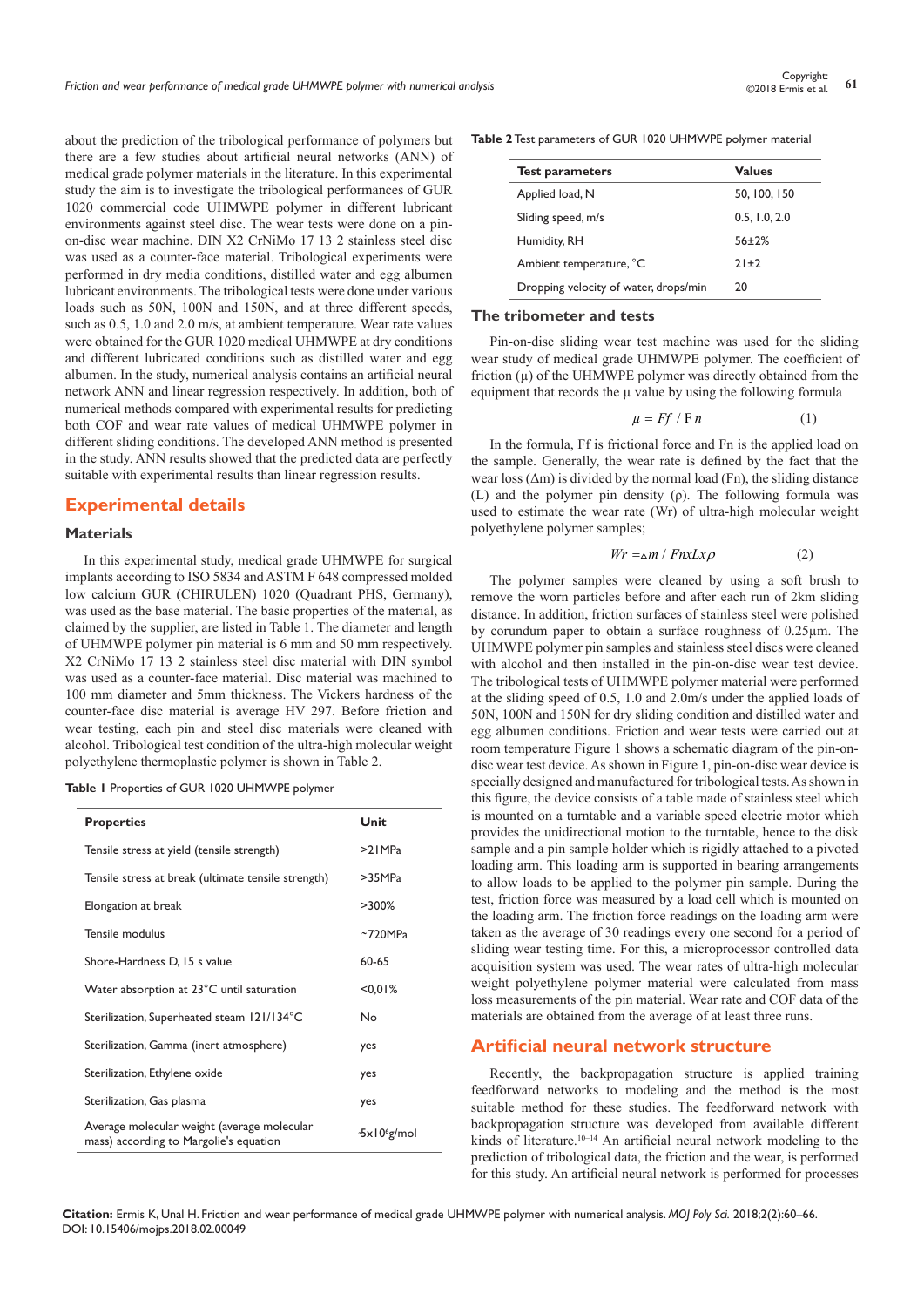of the learning and training structures. Developed the codes of the computer using visual C program used for solve the model network structure. The method is explained following.

**Figure 1** Schematic diagram of the friction and wear test machine.

A. Compose a training model and advance over the network to obtain outputs

B. Set the start: all weights adjust to small random and the threshold value. The training group data group sets are normalized to values between 0.1 and 0.9 for processing.

C. Net inputs to on the hidden layer's  $i<sup>th</sup>$  nodes

$$
NET_i = \sum_{i=1}^{n} W_{ij} X_i - \theta_i
$$
 (3)

 $NET_j = \sum_{i=1}^{N} W_{ij} X_i - \theta_j$  (3)<br>where; NET<sub>j</sub> is the net input to hidden layer, w<sub>ij</sub> is weight values connection from the  $i<sup>th</sup>$  input nodes to the  $j<sup>th</sup>$  nodes on hidden layer, x<sub>i</sub> is the input node value,  $\theta_i$  is the threshold between input layer and hidden layer. *i* and *j* are nodes on input and hidden layers.

D. The output of the  $j<sup>th</sup>$  nodes on the hidden layer:

$$
V_j = f_h\left(\sum_{i=1}^n W_{ij}X_i - \theta_j\right) \text{ and } f_h\left(X\right) = \frac{1}{1 + e^{-\lambda_h X}} \tag{4}
$$

where;  $V_j$  is the neuron vectors on hidden layer,  $f_h$  is a logisticsigmoid activation function from input layer to hidden layer,  $\lambda_h$  is a variable, it controls the slope of the sigmoid function on hidden layer

E. The net inputs on hidden layer's  $k<sup>th</sup>$  nodes

$$
NET_k = \sum_{j}^{n} W_{kj} X_i - \theta_k \tag{5}
$$

where; Net<sub>k</sub> is the net input to hidden layer,  $w_{kj}$  is weight values connection from the  $j<sup>th</sup>$  nodes on hidden layer to the k<sup>th</sup> nodes on output layer and  $\theta_k$  is the threshold between the hidden layer and output layer.

F. The output on the output layer's  $k<sup>th</sup>$  nodes

$$
OUT_k = f_k \left( \sum_{j}^{n} W_{kj} X_j - \theta_k - \right) \text{ and } f_k \left( X \right) \frac{1}{1 + e^{-\lambda_k X}} \tag{6}
$$

where;  $OUT_k$  is the neuron's output of from output layer,  $F_k$  is a logistic sigmoid activation function from hidden layer to the output layer,  $\lambda_k$  is a variable, it controls the slope of the sigmoid-function on the output layer.

G. Computed error values between the output and the obtained output on output layer:

$$
\varphi_k = -\left(t_k - OUT_k\right) f_k^1 \text{ and } f_k^1 = OUT_k \left(1 - OUT_k\right) \tag{7}
$$

where;  $\varphi_k$  is the vector errors from each output neurons,  $t_k$  is the

target activation of the output layer,  $f'_{k}$  is the local node's activation slope of function from output nodes.

For errors on the hidden layer

$$
\varphi_j = f_h^1 \sum_{k=1}^n W_{kj} \varphi_k \text{ and } f_h^1 = V_j \left( 1 - V_j \right) \tag{8}
$$

where;  $\varphi_i$  is the vector's error from every hidden neurons,  $\varphi_k$  is a sum of weighted the nodes,  $f'_{h}$  is the local node's activation function slope from hidden nodes.

H. Regulation of thresholds and weights on output layer

$$
W_{kj}^{t-1} = W_{kj}^t + \delta \varphi_k V_j + \alpha \left( W_{kj}^t - W_{kj}^{t-1} \right)
$$
 (9)

$$
\theta_k^{t-1} = \theta_k^t + \delta \varphi_k \text{ and } \theta_j^{t-1} = \theta_j^t + \delta \varphi_j \tag{10}
$$

where;  $\delta$  is the multiplier learning value,  $\alpha$  is the multiplier momentum value and t is the time. The multiplier learning value and the multiplier momentum value are used to change the previous weights to adjust the weight values in the time cycles. These procedures repeat to obtain the errors of the output layer inside the target tolerance for each step.

The feedforward and backpropagation structure of neural network within a three-layer for the COF and wear rate are shown in Figure 2.

**Figure 2** The feedforward and backpropagation artificial neural network within a three-layer schema for input and output variables.

The two input variables are the load and sliding speed. The two



output variables, the COF and the wear rate, were used at the network structure. The weights, number of nodes and biases make adjustments to minimize errors between the target values and the valid data. the configurations structure of the neural network are set by selecting the multiplier learning value, the multiplier momentum coefficient, number of hidden to obtain the least error convergences. 54 situations were created from data and then it was divided into six groups. These groups are the dry, the distilled water and the egg albumen for the COF and the specific wear. All data are separated into two groups, the first group selected randomly from a quarter of all data which were used for training of the neural network. The second group selected randomly from rest of training data of all data which were used for verifying the ANN model. Initialize of the model network are the two inputs, two outputs, and nine hidden layers. The multiplier of learning values and the multiplier momentum coefficients are 0.6 for learning processes. The processes run with 500,000 iterations to obtain well fit in the structure. Generally, more than one error measuring parameters are used for evaluation of the performance neural network.15 In this study, three error measuring parameters; mean relative error (MRE), the standard deviations in the relative (STD) errors and the absolute fraction of variance  $(R^2)$  are used for evaluation of the performance various neural network.

The performances of neural network configurations were compared with experimental results using MRE, STD and  $R<sup>2</sup>$  in Table 3 are defined respectively as follows:

**Citation:** Ermis K, Unal H. Friction and wear performance of medical grade UHMWPE polymer with numerical analysis. *MOJ Poly Sci.* 2018;2(2):60‒66. DOI: [10.15406/mojps.2018.02.00049](https://doi.org/10.15406/mojps.2018.02.00049)

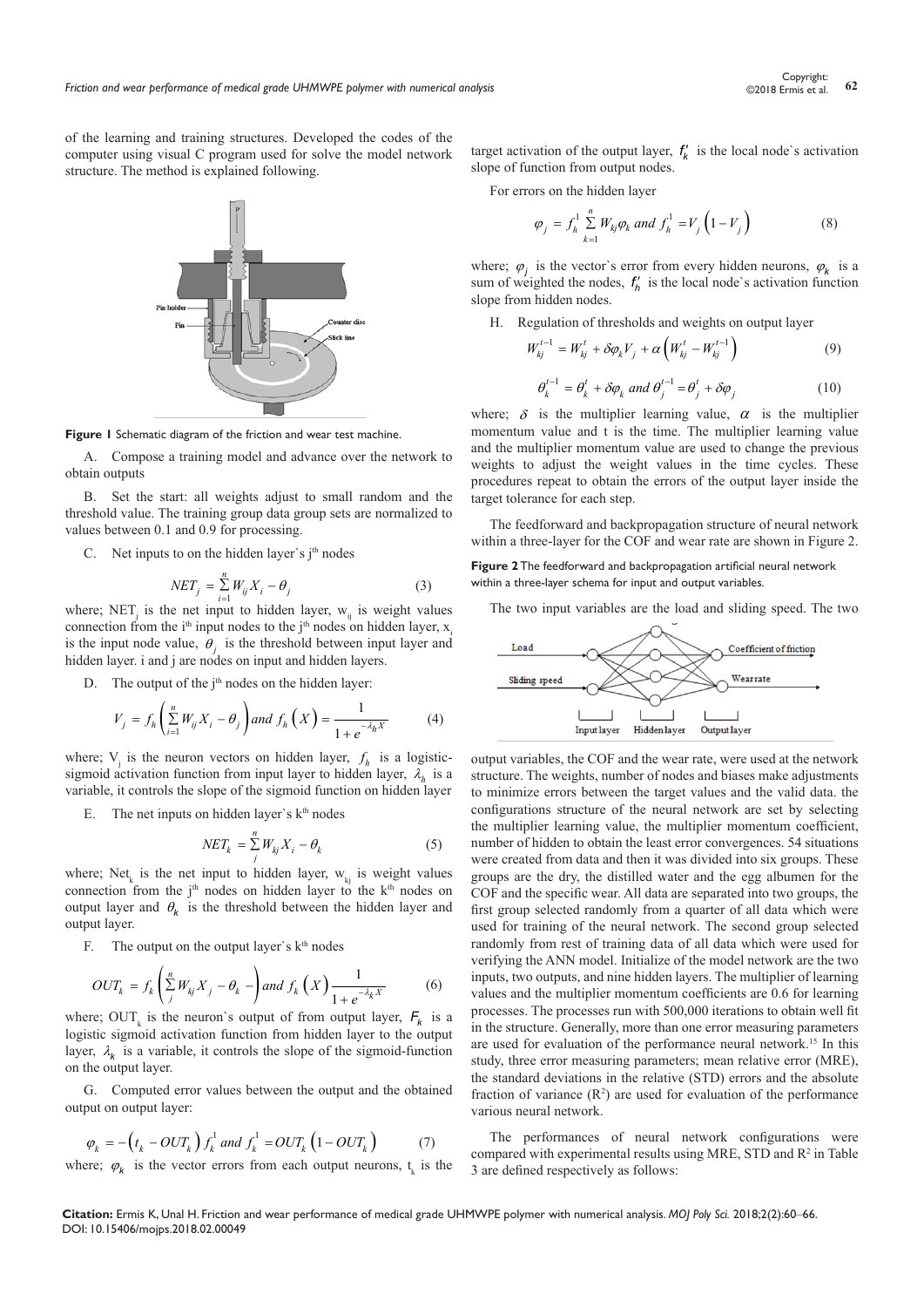| <b>Tribological test</b> | Load    | <b>Sliding speeds</b><br>(m/s)            | <b>Coefficient of friction</b> |                   | Wear rate                      |                               |
|--------------------------|---------|-------------------------------------------|--------------------------------|-------------------|--------------------------------|-------------------------------|
| Conditions               | (N)     |                                           | Experimental<br>results        | ANN model results | Experimental<br>results (10-6) | ANN model results<br>$(10-6)$ |
|                          | 50      | $0.5\,$                                   | 0.205                          | 0.205115          | 4.33                           | 4.326                         |
| Dry sliding              | 50      | T                                         | 0.22                           | 0.219815          | 6.14                           | 6.1458                        |
|                          | 50      | $\overline{2}$                            | 0.23                           | 0.230053          | 7.39                           | 7.3878                        |
|                          | 100     | 0.5                                       | 0.19                           | 0.189916          | 3.32                           | 3.3269                        |
|                          | 100     | $\mathbf{I}$                              | 0.2                            | 0.200023          | 3.74                           | 3.7373                        |
|                          | 100     | $\mathbf{2}$                              | 0.22                           | 0.220078          | 6.28                           | 6.2774                        |
|                          | 150     | $0.5\,$                                   | 0.18                           | 0.179941          | 2.91                           | 2.9158                        |
|                          | 150     | T                                         | 0.195                          | 0.195127          | 3.32                           | 3.3068                        |
|                          | 150     | 2                                         | 0.21                           | 0.209893          | 3.94                           | 3.9479                        |
|                          |         | Mean relative error, MRE (%)              |                                | 4,47              |                                | 1.485                         |
|                          |         | Standard deviations in the relative (STD) |                                | 0.21805           |                                | 4.87562                       |
|                          |         | Absolute fraction of variance $(R^2)$     |                                | 0.999998          |                                | 0.999969                      |
|                          | 50      | $0.5\,$                                   | 0.16                           | 0.160057          | 3.52                           | 3.5195                        |
| Distilled water          | 50      | J.                                        | 0.169                          | 0.168929          | 4.05                           | 4.0507                        |
|                          | 50      | $\overline{2}$                            | 0.19                           | 0.190008          | 5.97                           | 5.9698                        |
|                          | 100     | 0.5                                       | 0.15                           | 0.149924          | 2.78                           | 2.7814                        |
|                          | 100     | $\mathbf{I}$                              | 0.158                          | 0.158088          | 3.14                           | 3.1386                        |
|                          | 100     | $\overline{2}$                            | 0.17                           | 0.169979          | 4.05                           | 4.05                          |
|                          | 150     | $0.5\,$                                   | 0.14                           | 0.140028          | 2.22                           | 2.2193                        |
|                          | 150     | T                                         | 0.153                          | 0.152956          | 2.76                           | 2.7605                        |
|                          | 150     | 2                                         | 0.16                           | 0.160004          | 3.45                           | 3.4498                        |
|                          |         | Mean relative error, MRE (%)              |                                | 2,79              |                                | 2.06                          |
|                          |         | Standard deviations in the relative (STD) |                                | 0.1709            |                                | 3.76413                       |
|                          |         | Absolute fraction of variance $(R2)$      |                                | 0.999999          |                                | 0.999999                      |
|                          | 50      | $0.5\,$                                   | 0.136                          | 0.136156          | 3.83                           | 3.83                          |
| Egg albumen              | 50      | T.                                        | 0.147                          | 0.146866          | 4.56                           | 4.5603                        |
|                          | 50      | $\overline{2}$                            | 0.154                          | 0.154046          | 4.84                           | 4.8399                        |
|                          | 100     | $0.5\,$                                   | 0.13                           | 0.129738          | 2.14                           | 2.1388                        |
|                          | 100     | $\mathbf{L}$                              | 0.14                           | 0.140146          | 2.65                           | 2.6506                        |
|                          | 100     | $\mathbf{2}$                              | 0.15                           | 0.14999           | 3.47                           | 3.4699                        |
|                          | 150     | $0.5\,$                                   | 0.125                          | 0.125105          | 1.64                           | 1.6422                        |
|                          | 150     | T                                         | 0.135                          | 0.134988          | 2.27                           | 2.2696                        |
|                          | $150\,$ | $\mathbf{2}$                              | 0.145                          | 0.144976          | 2.73                           | 2.7303                        |

Table 3 Comparison of MRE, R<sup>2</sup> and (STD) for the COF and the wear rate

**Citation:** Ermis K, Unal H. Friction and wear performance of medical grade UHMWPE polymer with numerical analysis. *MOJ Poly Sci.* 2018;2(2):60‒66. DOI: [10.15406/mojps.2018.02.00049](https://doi.org/10.15406/mojps.2018.02.00049)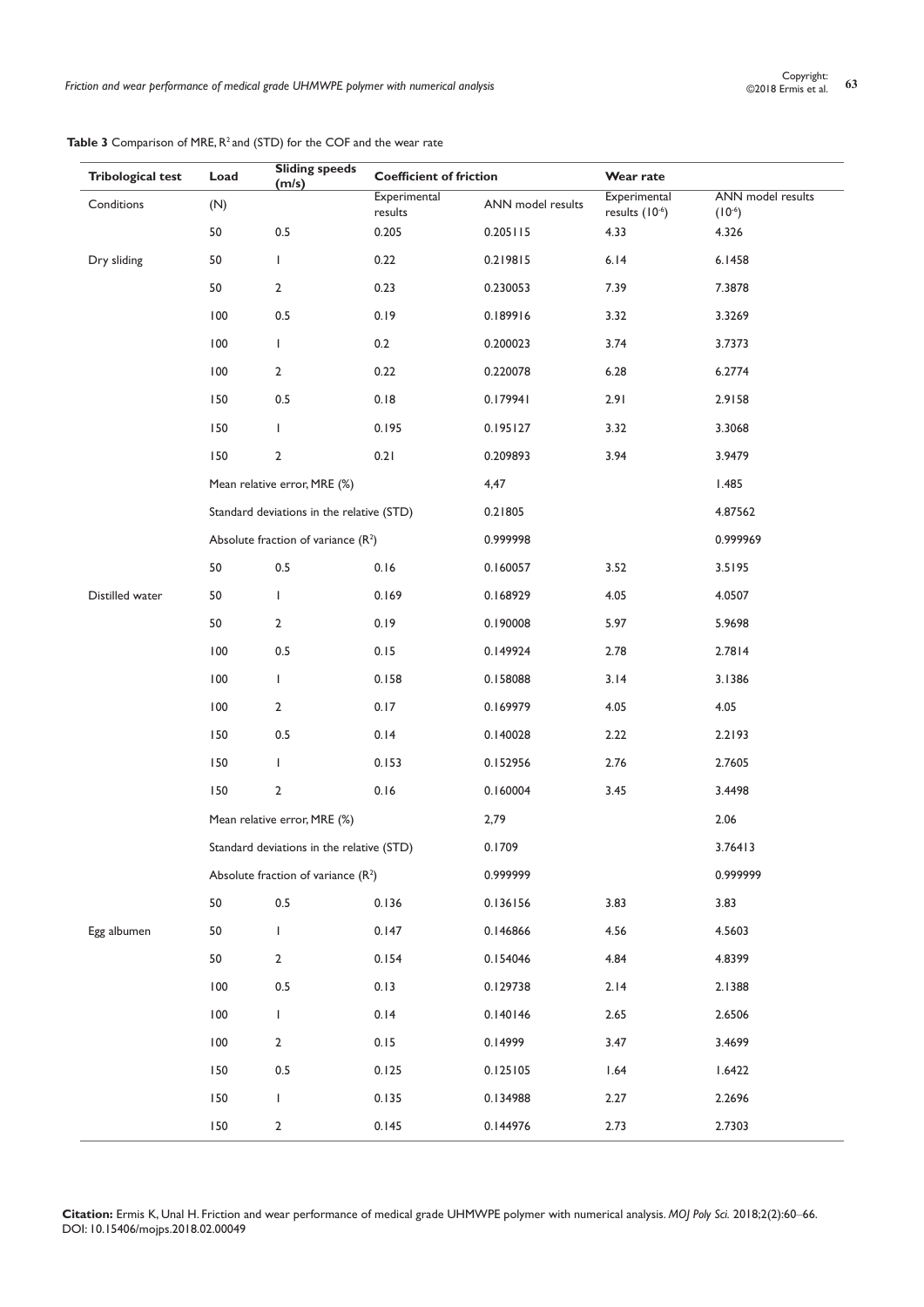Table Continued

| <b>Tribological test</b> | Load | <b>Sliding speeds</b><br>(m/s)            | <b>Coefficient of friction</b> |          | Wear rate |          |
|--------------------------|------|-------------------------------------------|--------------------------------|----------|-----------|----------|
|                          |      | Mean relative error, MRE (%)              |                                | 7,3      |           | 2.76     |
|                          |      | Standard deviations in the relative (STD) |                                | 0.14872  |           | 3.31523  |
|                          |      | Absolute fraction of variance $(R^2)$     |                                | 0.999992 |           | 0.999998 |

$$
MRE = \frac{1}{n} \sum_{i=1}^{n} ABS(C)
$$
 (11)

$$
STD = \sqrt{\frac{\sum_{i=1}^{n} (C - \overline{C})^2}{n = 1}}
$$
 (12)

$$
R^{2} = 1 - \left[ \frac{\sum_{i=1}^{n} (e_{i} - t_{i})^{2}}{\sum_{i=1}^{n} (t_{i})^{2}} \right]
$$
(13)

Where, B is equal to  $\left( C_{pre} - C_T \right) / C_T$ . The parameter  $C_{pre}$  is the predicted output from the artificial neural network model depending on input values while  $B<sub>T</sub>$  is the target output (experimental results),  $e<sub>i</sub>$ is the target output,  $t_i$  is the experimental result, n is the number of data values and  $C$  is the arithmetic mean of the numbers.

#### **Results of the neural network model**

The experimental results are compared with the neural network as shown in Table 3. The three error measuring parameters; MRE, STD and  $\mathbb{R}^2$  are showed that the development model is very well agreements with experimental results. The model has 4.47, 2.79 and 7.3 of the mean relative error percentage (MRE %) result in dry sliding, distilled water, and egg albumen respectively. The average MRE% is 4.853. Absolute fractions of variances are almost 1.0 at all conditions and average the standard deviation in the relative errors (STD) is 0.18589 at all conditions for the COF with comparing experimental results. For the wear rate; The ANN model has 2.102 of the average mean relative error percentage (MRE %), and absolute fractions of variances are almost 1, and the average standard deviations in the relative (STD) errors is 3.985 results dry sliding, distilled water, and egg albumen respectively. The average MRE% is 4.853 in all conditions. Absolute fractions of variances are almost 1 at all conditions and average the standard deviation in the relative errors (STD) is 0.18589 at all conditions by comparing experimental results.

Artificial neural network general gives better results with comparing the other numerical methods, So artificial neural network can use all sciences. Comparisons of the COF results of the developed neural network model with experimental data at 50 N, 100 N, and 150 N of the load various for dry sliding condition and distilled water and egg albumen conditions are shown in Figure 3–5 respectively. Comparisons of the wear rate results of the developed neural network model with experimental data at 50 N, 100 N, and 150 N of the load various for dry sliding condition and distilled water and egg albumen conditions are shown in Figure 6–8 respectively. Figures show that ANN results are good agreements with experimental data. Linear regression analyses are performed to compare with ANN results using

fraction of variance  $(R^2)$  as shown in Table 4. Average the fraction of variance for ANN results has a 0.9999 both the COF and the wear rate. Average of linear regression results have 0.9516 for the COF and 0.9526 for the wear rate results for as shown in Table 4.



**Figure 3** Comparison of the friction coefficient results of the ANN model with experimental data at 50N of the load various the sliding speeds.



**Figure 4** Comparison of the friction coefficient results of the ANN model with experimental data at 100N of the load various the sliding speeds.



**Figure 5** Comparison of the friction coefficient results of the ANN model with experimental data at 150N of the load various the sliding speeds.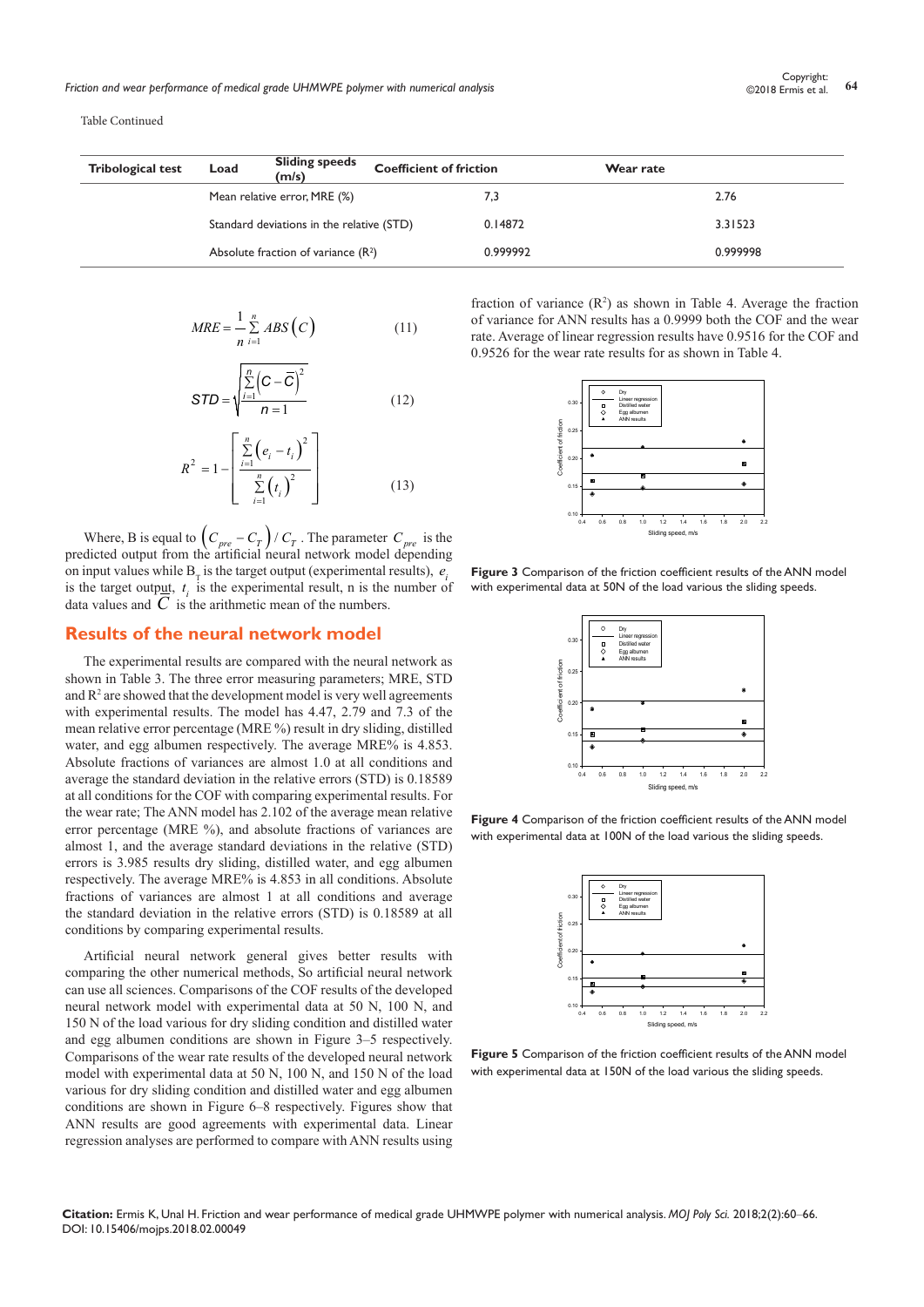*Friction and wear performance of medical grade UHMWPE polymer with numerical analysis* **<sup>65</sup>** Copyright:

**Table 4** Comparison of absolute fraction of variance (R<sup>2)</sup> for ANN and linear regression results for the COF and the wear rate

| Load $(N)$ | <b>Tribological test conditions</b>  | <b>Coefficient of friction</b> |                             | Wear rate            |                             |  |
|------------|--------------------------------------|--------------------------------|-----------------------------|----------------------|-----------------------------|--|
|            |                                      | Linear<br>regression           | <b>ANN</b> model<br>results | Linear<br>regression | <b>ANN</b> model<br>results |  |
| 50         | Dry sliding                          | 0.9097                         | 0.9999                      | 0.9152               | 0.9999                      |  |
|            | Egg albumen                          | 0.9024                         | 0.9999                      | 0.8171               | 0.9999                      |  |
|            | Distilled water                      | 0.9986                         |                             | 0.9841               |                             |  |
| 100        | Dry sliding                          | 0.992                          | 10,000                      | 0.9597               | 0.9999                      |  |
|            | Egg albumen                          | 0.9642                         | 0.9999                      | 0.9968               |                             |  |
|            | Distilled water                      | 0.9943                         |                             | 0.9969               |                             |  |
| 150        | Dry sliding                          | 0.9651                         | 0.9999                      | 0.9946               |                             |  |
|            | Egg albumen                          | 0.9632                         | 0.9999                      | 0.9236               | 0.9999                      |  |
|            | Distilled water                      | 0.8748                         | 0.9999                      | 0.9857               | 0.9999                      |  |
|            | Average fraction of variance $(R^2)$ | 0.9516                         | 0.9999                      | 0.9526               | 0.9999                      |  |



**Figure 6** Comparison of the wear rate values results of the ANN model with experimental data at 50N of the load various the sliding speeds.



**Figure 7** Comparison of the wear rate values results of the ANN model with experimental data at 100N of the load various the sliding speeds.



**Figure 8** Comparison of the wear rate values results of the ANN model with experimental data at 150N of the load various the sliding speeds.

## **Conclusion**

The following conclusions can be drawn from the tribological study.

- a. Under egg albumen conditions, the friction coefficient of medical grade UHMWPE polymer material is obtained lower than that of under the distilled water and dry lubrication conditions.
- b. The lowest wear rate is obtained 1.64x10−6mm3 /Nm for ultrahigh molecular weight polyethylene polymer under the egg albumen lubricated conditions at the sliding speed of 0.5m/s and under the load of150N. In contrast, the biggest wear rate is also obtained for ultra-high molecular weight polyethylene polymer at the sliding speed of 2m/s and under the applied load of 100N and the dry sliding condition with a value of 6.280x10−6mm3 /Nm.
- c. For among of lubrication media used in this experimental study, the wear rate is influenced highly by the variation of applied load and the lubrication media.
- d. Egg albumen is the most effective lubricant among the lubricants used in this experimental investigation.
- e. A feedforward and backpropagation artificial neural network structure are developed and applied for the COF and the wear rate on UHMWPE polymer.
- f. The present neural network model compares with experimental data and the artificial neural network has provided very well agreement for the COF and the wear rate with the experimental data.
- g. ANN model has 4.85% of mean relative error and 0.9999 of absolute fraction of variance  $(R^2)$  for COF. Also, the model has 2.10% of mean relative error and 0.9999 of absolute fraction of variance  $(R^2)$  for wear rate. The results are showed that the model is a perfectly acceptable method.

ANN model is better than linear regression with compared results.

# **Acknowledgements**

None.

**Citation:** Ermis K, Unal H. Friction and wear performance of medical grade UHMWPE polymer with numerical analysis. *MOJ Poly Sci.* 2018;2(2):60‒66. DOI: [10.15406/mojps.2018.02.00049](https://doi.org/10.15406/mojps.2018.02.00049)